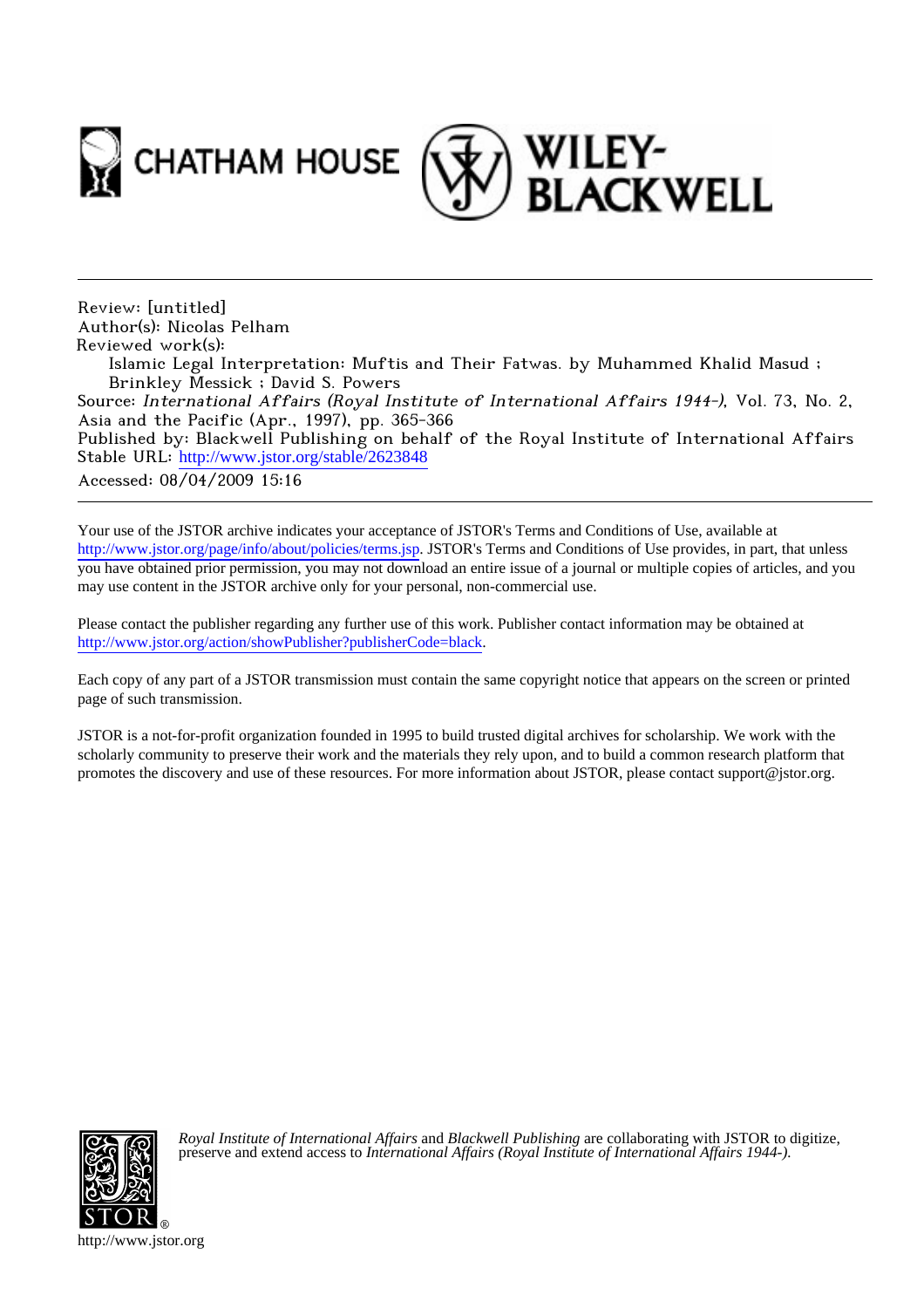## Politics, social affairs and law

far away ocean and the resignation of a top football club manager are current events which are likely to provoke far more interest and discussion on the part of consumers than another 'row' between political spin doctors. It must always be remembered that Lord Reith, that guru of public service broadcasting, maintained the BBC should inform and entertain across its output.

The competitive nature of news reporting often leads editors or reporters to fall back on tried and tested methods. The greatest challenge for those in the profession is to try to transcend the pressures of time and money, applying their minds creatively to the questions of what constitutes news and how it can be told in the most interesting way. Journalism has become such an important factor in national debate that this task has never been more vital. These latest works on the subject provide the essential background to understanding the journalistic culture for all its faults and virtues.

## Mark Urban, Newsnight

Islamic legal interpretation: muftis and their fatwas. Edited by Muhammed Khalid Masud, Brinkley Messick and David S. Powers. Cambridge, MA: Harvard University Press. 1996. 43 Ipp. Index. £29.95. ISBN 0 674 46870 8.

In an age when the West is struggling to cope with its own distant, archaic and over-priced legal system, this book is a fascinating insight into how the Islamic world has sought to make its justice accessible both to the rich and poor, educated and illiterate. In addition to the courts, early Islamic jurists provided a legal aid service in the form of legal consultants called *muftis*. Any Muslim could go to a *mufti* and seek his opinion, or *fatwa*, on a question of Islamic law. The *fatwa* was non-binding, but if followed it could save time, money and conflict entailed in court procedure.

The system depended on its appeal to the faith of the questioner. The *mufti* was not just a lawyer, he—and in the early decades of Islam, she—was the human interpreter of God's will on earth. Whereas the authority of the judge lay in the enforcement powers of the state, the word of the mufti was derived from the word of God.

A comparison of the 30 fatwas explored in the book suggests that time and the political-cultural clash with the West has done much to erode the *mufti's* authority. In most Muslim countries, judges now apply legal codes based on those in the West, and the legal training is undertaken in secular law schools, not madrasas. As important is the fact that he who paid the piper increasingly seems to have called the tune. Traditionally, charging for fatwas was discouraged, but times have changed: the penultimate essay, 'Operation Desert Storm and the war of fatwas', is a sad tale of muftis turned into tools of their paymasters in Baghdad, Mecca and Cairo. The essay ends with a cry from various Muslim journals for muftis to serve God not the state.

As a means of realizing Islamic ideals in time and place, the *fatwa* remains a wonderfully versatile institution. Like the responsas of medieval Jewry, it enables Muslim communities to bypass secular courts and take the law into their own hands. The *fatwas* discussed span the time and place of Islam, from talking in a Moorish mosque to keeping dogs as pets in Malaysia. Sex is the chief concern of academics treating the classical Islamic period. However, when it comes to writing about the modern world, the contributors' focus shifts to militants and jihad. The *fatwas* tackled in this collection include a nineteenth-century Shiite appeal to Sunni Muslims to abandon their efforts to pull down a monkey god temple in the Indian town of Ayodhya claimed to be built on top of a mosque. The choice of subjects might be a reflection of the Islamic reality. As likely, it indicates the two-track populist focus of much of western academia on Islam-the Arabian nights sensuality of classical Islam and today's tabloid equation of Islam with irrationality and terrorism.

Any assortment as eclectic as this is bound to beg as many questions as it answers. We are told that unlike the Sunni law schools, Shiite Usuli figh (substantive law) as applied in Iran today prohibits following fatwas issued by deceased jurists. Shahla Haeri in his chapter 'Regulating sexuality in post-revolutionary' Iran cites the example of President Rafsaniani, who within a few months of Ruhollah Khomeini's death, had abroagated a *fatwa* of the Ayotollah's stating that a virgin must have her father's persmission before entering into a temporary marriage. Which begs the question, why has Khomeini's *fatwa* on Rushdie outlived its author?